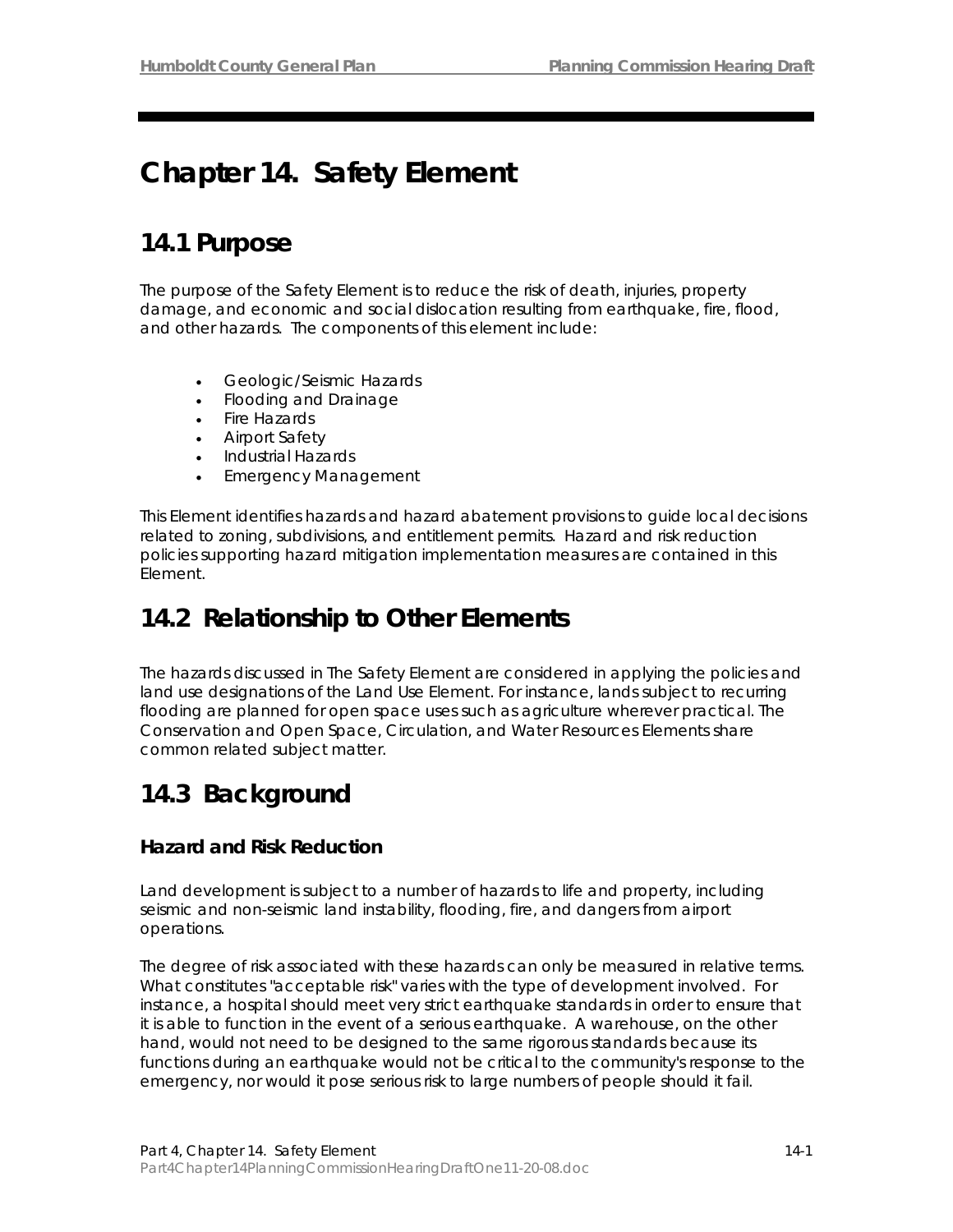This General Plan manages risk through the use of land use designations to limit exposure to hazardous areas and through policies tailored to specific hazardous conditions. The implementation measures of this Element are designed to proactively improve overall safety conditions within the county.

## **Geologic/Seismic Hazards**

Humboldt County is a relatively hazardous area in terms of land sliding and soil erosion, and an extremely hazardous area in terms of groundshaking and fault rupture. The following sections briefly describe the seismic setting, bedrock geology, and soils of the county.

## **Seismicity**

The county is located within the two highest of five seismic risk zones specified by the Uniform Building Code, and offshore Cape Mendocino has the highest concentration of earthquake events anywhere in the continental United States. The area near Cape Mendocino is a complex, seismically active region, where three crustal plates, the Pacific Plate, the Gorda Plate, and North American Plate intersect to form the Mendocino Triple Junction.

The subducting Gorda and Juan de Fuca Plates form the "Cascadia Subduction Zone," which runs north offshore of Humboldt, Del Norte, Oregon, and Washington. Recent investigations have shown that this system has moved in unison in a series of great earthquakes (magnitude 8 to 9) over the last 20,000 years, most recently about 300 years ago, with events occurring at 300–500 year intervals.

The above described seismic setting has the potential to cause significant groundshaking, leading to: (1) a serious liquefaction and subsidence hazard, particularly around the muds and sands of Humboldt Bay; (2) a nearshore tsunami striking the coast within 15 minutes of groundshaking; (3) a significant landslide hazard countywide; and, (4) surface fault rupture along the San Andreas, and possibly along the Little Salmon and Mad River fault zones, and other active or potentially active faults in the county. This scenario is Humboldt County's most significant risk. Planning proactively for this risk to protect life, minimize damage to critical infrastructure, and respond in the event of this emergency are high priorities of this Plan.

## *Surface Fault Rupture*

Surface fault rupture is a particular type of seismic hazard that is specifically addressed by state legislation, the Alquist-Priolo Earthquake Fault Zoning Act. This act generally requires disclosure and avoidance. Humboldt County has a number of fault zones mapped under this law. The County utilizes a combining zone designation ("G") to flag these areas where special geologic study is required to identify the precise location of active fault traces to ensure structures for human occupancy are not placed astride them.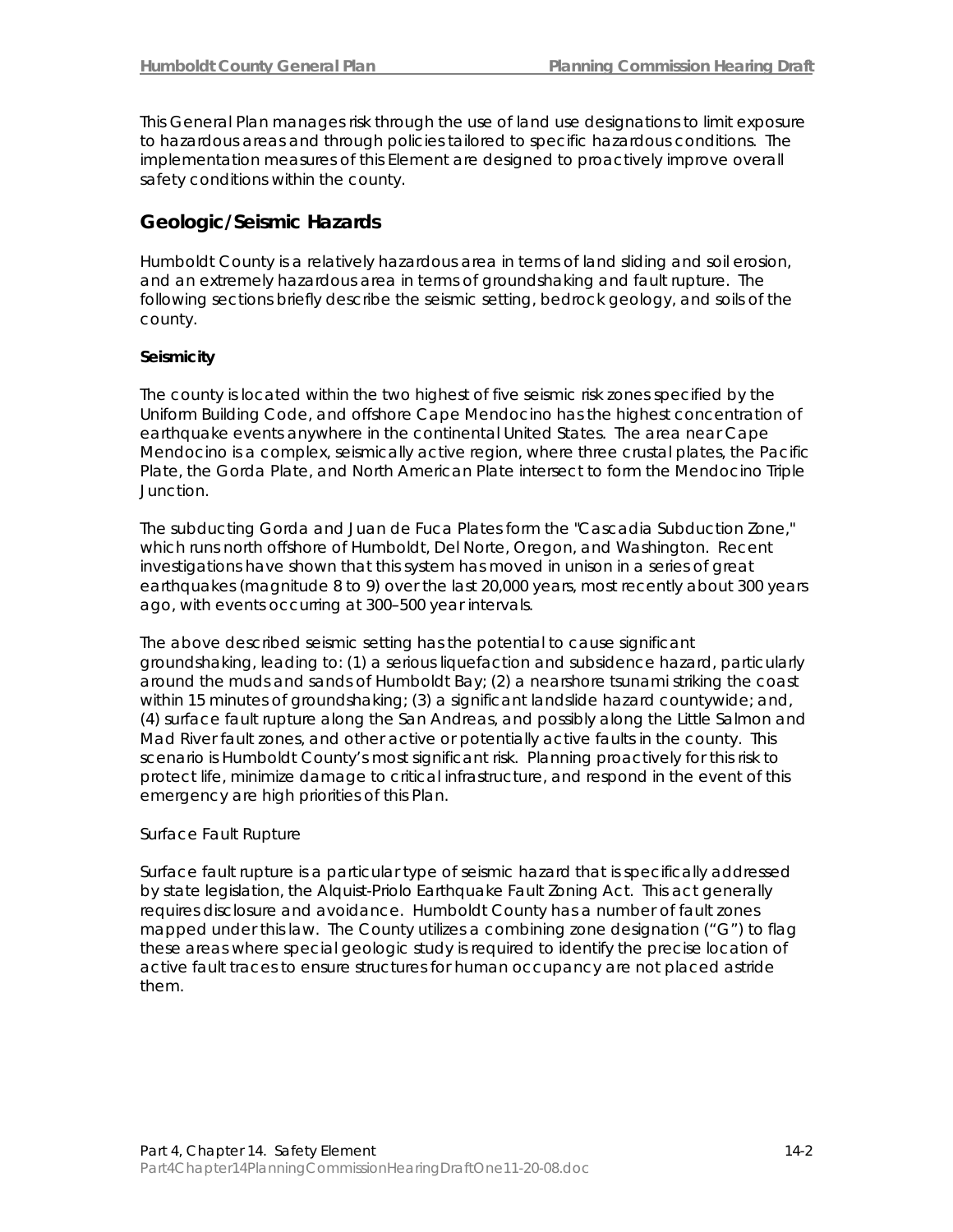### *Liquefaction and Landsliding*

Groundshaking gives rise to two secondary natural hazards, liquefaction and landsliding. Liquefaction involves a sudden loss in strength of a water-saturated soil, and results in temporary transformation of the soil into a fluid mass. Recent alluvial flood plain soils and coastal sand deposits exhibit the highest liquefaction hazard. To mitigate this hazard, soils engineering investigations can assess the potential for liquefaction and specify appropriate foundation and building design.

Groundshaking can induce landslides, especially under saturated conditions. Again, soils engineering investigations can evaluate the seismic stability of slopes and prescribe appropriate setbacks.

#### *Active Fault Near-Source Zones*

Since 1997, the UBC (Uniform Building Code) requires that in Seismic Zone 4 (most of Humboldt is in this zone) each listed ground motion fault shall be assigned a near-source seismic factor to be used in building design. Applying these factors to building construction substantially increases building strength, and for large multi-story buildings, cost. In Humboldt County, there are "A" and "B" designated fault zones, with "A" zones (including the San Andreas and Little Salmon faults) having more stringent design requirements.

### **Bedrock Geology**

The bedrock geology of the county is divided generally into two provinces: the Klamath Mountains province in the northeast, and the Coast Ranges province in the central and southwest portion of the county. The dividing line between the two provinces is the South Fork Mountain Ridge, which separates the Trinity River basin from the Mad River and Redwood Creek drainages.

The Klamath Mountains province is an area of high alpine peaks, some attaining elevations of 8,000 feet and more east of the Humboldt County line. The province is drained by the Klamath and Trinity Rivers, and farther north, by the Smith River. Rocks in the Klamath Mountains province are generally older than those in the Coast Ranges. Rocks of sedimentary origin such as sandstone, chert, slate, and schist occur abundantly, with occasional granite intrusions.

The Coast Ranges province is the dominant geologic province in the county, trending northwest and drained by the Mad, Eel, and Mattole River drainages. The Franciscan and Yager complexes dominate inland, with sand and other alluvial deposits dominating in the lower reaches of the river basins and the area surrounding Humboldt Bay.

The Franciscan complex can be divided into two distinct units: Franciscan sandstone and Franciscan mélange. Franciscan sandstone consists mainly of sandstone and siltstone. Although this sandstone unit is frequently sheared, there is little evidence of massive rock deformation. Slopes are fairly stable, but subject to debris sliding along steep river banks and in steep headwater drainages.

Franciscan mélange consists of a rubble of sheared sandstone and siltstone in which occur more competent blocks of volcanic rock, chert, and schist. Mélange terrain is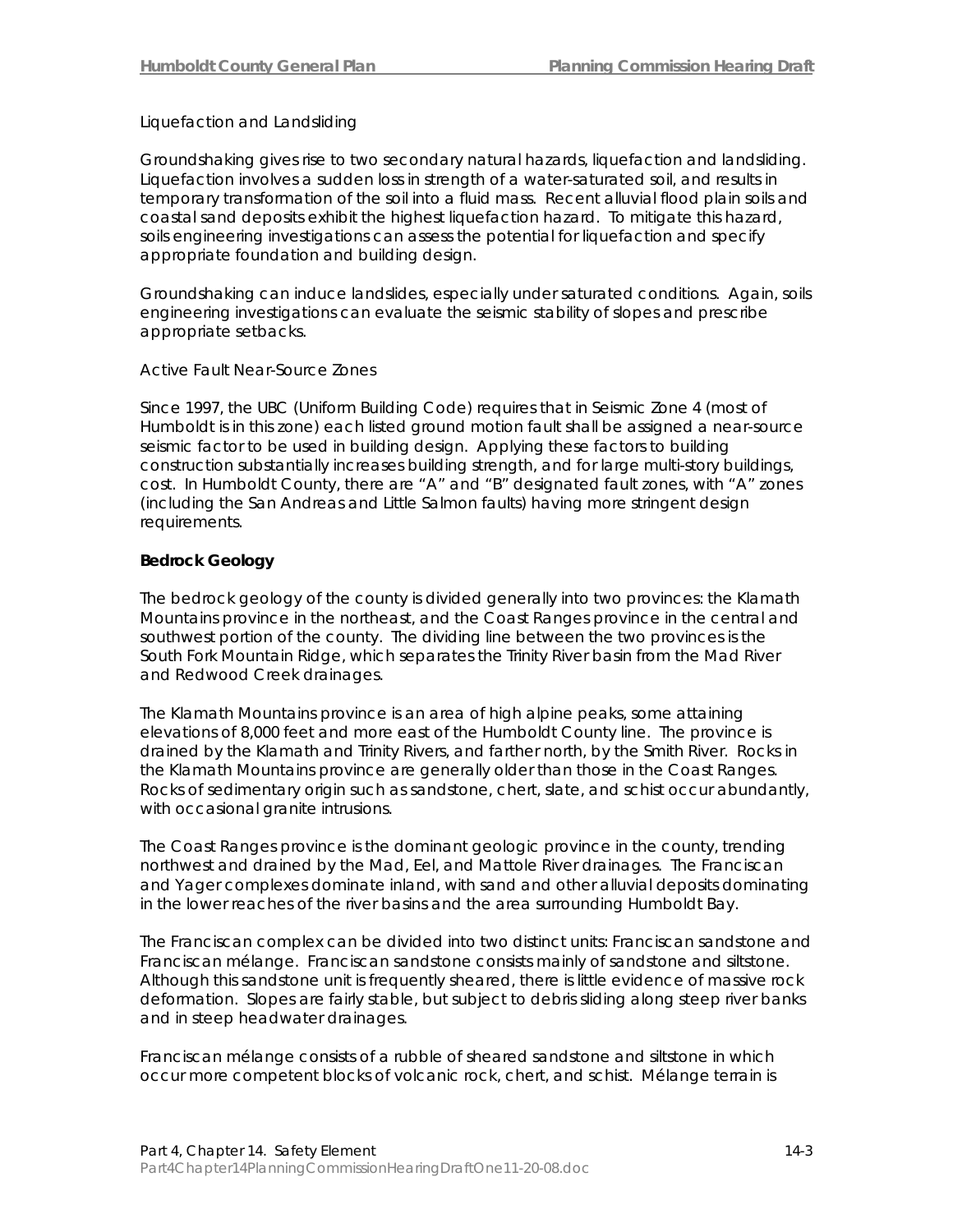generally unstable and characterized by rolling hummocky slopes that are highly susceptible to mass movement.

The Yager formation is predominantly shale and sandstone. Local shearing occurs, but in general the formation is much less deformed and more stable than the Franciscan. However, it is subject to debris slides on steep slopes and river banks.

In the lower reaches of the river basins and in the area surrounding Humboldt Bay, alluvial sediments dominate. These unconsolidated to partially consolidated sediments have been mildly folded and faulted, but when forested or gently sloped, are generally stable.

The bedrock geology is still poorly mapped in much of the county, particularly the inland areas, but recent advances have been made. Lack of detailed mapping in most cases precludes determining specific site stability without a site investigation. However, it may be valid to conclude varying degrees of relative risk based on general mapping of rock units when averaged over time.

### **Soils**

There are many varied soils in Humboldt County. Some of the more abundant agricultural and lowland soils found in the county are the Ferndale series, a deep, well drained soil formed on recent flood plains; the Bayside and the Loleta series, both deep, poorly drained soils found in depressed areas or on nearly level alluvial fans; and the Rohnerville, Carlotta, and Hookton soils series, all moderately well-drained soils.

Rohnerville soils are found on relatively flat, high marine terraces. The Hookton soils are on sloping, dissected marine terraces and the Carlotta soils are found on flat, low-lying terraces. Most of these agricultural soils are rated 80-100 in the Storie Index of agricultural productivity (good to excellent productivity), except the Bayside soils, where drainage problems may reduce agricultural potential.

### *Forest Soils*

The forest soils of the county are, in general, medium textured, acid in reaction, and generally increasing in acidity with depth. They are permeable and well drained.

In the lowlands they are formed on alluvial flood plains or low-lying terraces. Here they are either unclassified or of the Carlotta and Ferndale groups. The most superlative old growth redwood groves are found on these soils.

### *Grassland Soils*

The general characteristics of grassland soils vary widely. They range from shallow loamy soils to deep clay soils. Their permeability ranges from moderate to slow. The general nutrient level of these grassland soils is higher than that of the adjacent forest soils. The major portion of these soils is intermingled with other soils in the Douglas fir zone beyond the fog belt. Some of these soils are formed on Franciscan parent material. Many of these are found in the shear zone or fault gouge material or on the mélange material of the Franciscan. This parent material weathers rapidly, forming a grey-blue clay subsoil (commonly called "blue goo") that tends to slip when wet. Thus, because of the parent material, these soils are found in landslide topography.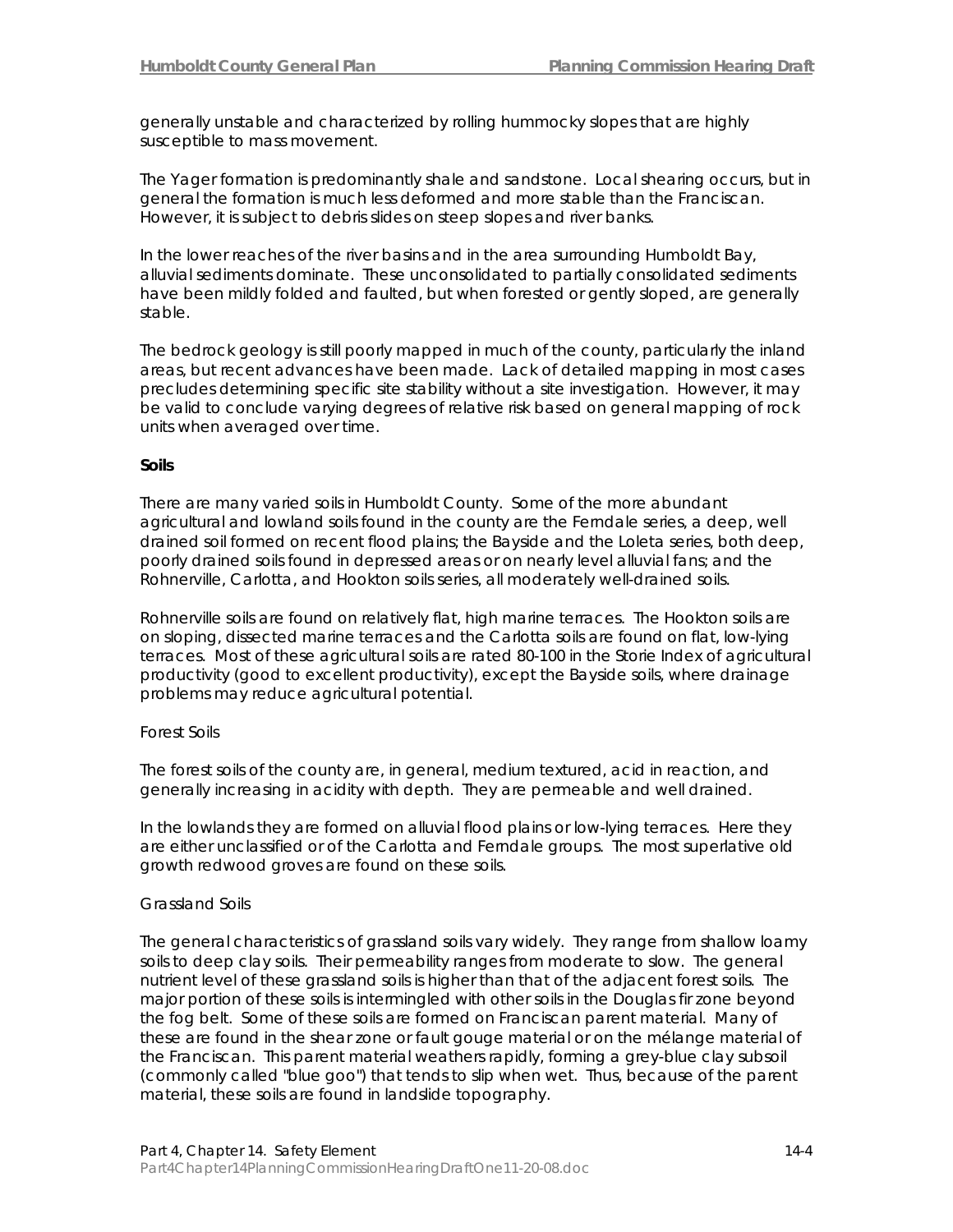#### *Woodland Soils*

Most of the woodland soils are inland beyond the cool, foggy belt. They are intermingled with the conifer forest soils of the Douglas fir belt and the adjacent grassland soils. These are shallow soils, usually well drained, but permeability may be slow in some locations. The natural nutrient level of these soils tends to be somewhat higher than for the neighboring forest soils. Because the parent material is predominantly Franciscan mélange, these soils can be relatively unstable.

In contrast to the information on the county's bedrock geology, the available soils information is quite detailed. Soil-vegetation maps prepared by the California State Cooperative Soil-Vegetation Survey are available for the county at the 7-1/2 minute scale. These maps describe vegetation and soils, including information of parent rock materials, soil depth, erosion, and slope.

### **Slope Stability**

Slope stability refers to the landslide susceptibility of slopes composed of natural rock, soils, artificial fill, or combinations thereof. Landslides move along surfaces of separation by falling, sliding, and flowing, giving rise to many characteristic features. The features range in appearance from being clearly discernible, largely unweathered and uneroded, to highly weathered and eroded, recognized only by topographic configurations.

Landslides are characteristically abundant in areas of high seismicity, steep slope, and high rainfall, but may be triggered by any or a mixture of the following: (1) type and structure of earth materials, (2) steepness of slope, (3) water, (4) vegetation, (5) erosion, and (6) earthquake-generated groundshaking.

The factors listed above comprise some of the many complex variables contributing to the formation of landslides. The prediction of slope failure at a specific site, therefore, requires an analysis of all possible factors. As part of the County General Plan, relative slope stability maps have been prepared to provide general delineation of areas susceptible to sliding. Still, these maps must be used with caution, since it is possible that areas designated as stable may in fact be unstable. The inverse may also be true.

## **Flooding and Drainage Management**

This section examines four aspects of flood-related hazards: river flooding, dam failure, coastal high water, and drainage management.

### **River Flooding**

The 1955 and 1964 floods caused extensive damage along the Eel, Mad, and Trinity Rivers. Damages from the 1964 flood alone totaled \$100 million. Flood prone areas have been mapped by the Federal Emergency Management Agency (FEMA). The maps provide the basis for regulating flood plains in conformance with the National Flood Insurance Program. The County has adopted flood plain regulations in order to continue participation in the federal flood insurance program.

### **Dam Failure**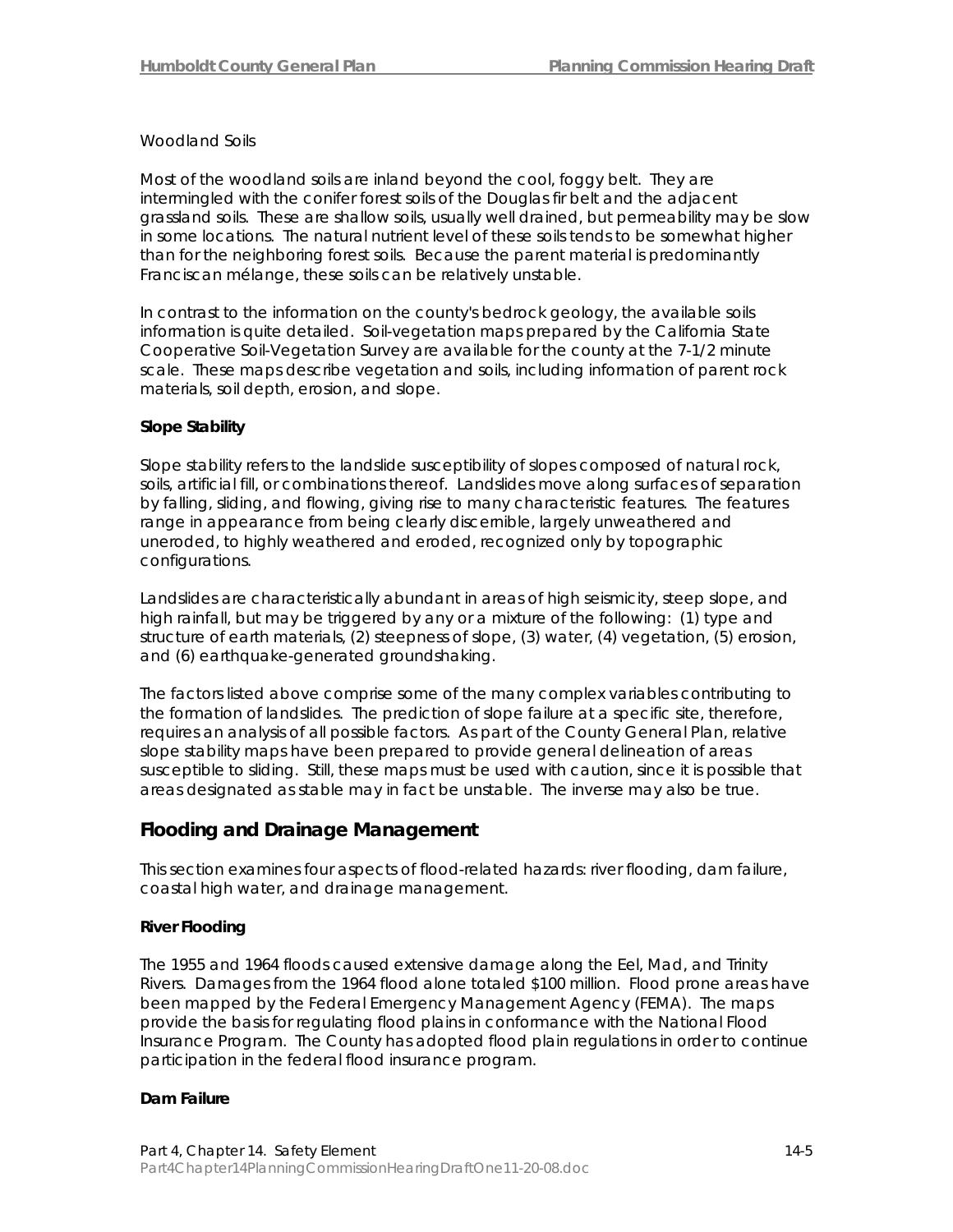While providing some degree of flood control, dams also present a possible hazard in the event of failure. Trinity Dam and Ruth Dam pose the most substantial risk, with their large volumes and, in the event of a failure, short downstream warning times.

Hazards from dam failure are those associated with the downstream inundation that would occur given a major structural failure of a nearby impoundment. Such failures would most likely be caused by geologic phenomena, including seismic events and slope stability problems.

Five dams are located in adjacent counties on rivers that drain into Humboldt County, and the failure of any one of these structures could significantly impact this county. The County maintains emergency response plans for the Trinity, Ruth (Matthews), Scott, Copco, and Iron Gate dams.

## **Coastal High Water Hazards**

Tsunamis and storm surges are coastal flooding concerns. Damaging tsunamis are rare but potentially catastrophic events. Over the past 150 years, California has had 12 tsunamis which have caused damage, the worst occurring in 1964 when 12 people died from a tsunami generated by an Alaskan earthquake. Local earthquakes can produce damaging tsunamis that will provide very little warning time. The geologic record indicates that the Cascadia Subduction Zone has been a near-shore source for a number of significant tsunami events affecting Humboldt County, the most recent occurring about 300 years ago. Tsunami run-up elevations in excess of 30 feet above mean sea level have been estimated for the north and south spit of Humboldt Bay. The Plan addresses this risk through mapping of high risk areas, standards for new development located in run-up zones, and tsunami preparedness efforts in low-lying coastal communities.

Storm surges occur when coastal storms produce large ocean waves that sweep across coastlines, inundating low lying areas and causing flooding. If a storm surge occurs at the same time as high tide, flooding is more extensive.

### **Drainage Management**

Drainage management becomes increasingly important as new development converts additional areas in a watershed to hard surfaces. These impervious surfaces reduce infiltration and convey stormwater faster, increasing peak flows. Increased peak flows can accelerate erosion and the loss of fish habitat and riparian areas or require the conversion of natural drainage ways into higher capacity conveyances that can more rapidly transport stormwater. This approach can result in the loss of natural stream and riparian systems in urban areas, and increased water quality problems for downstream receiving waters by concentrating runoff, which may contain pollutants such as sediment, oil and greases, pesticides, fertilizers, metals, and bacterial and viral contaminants. This approach is also problematic for Humboldt's flood basins, which are near sea level, and drain only with low tides. Moving water faster to these areas only prolongs flooding of the low-lying areas.

Drainage problems and associated flooding are reduced through this Plan by use of various measures to decrease runoff. These measures include upstream retention and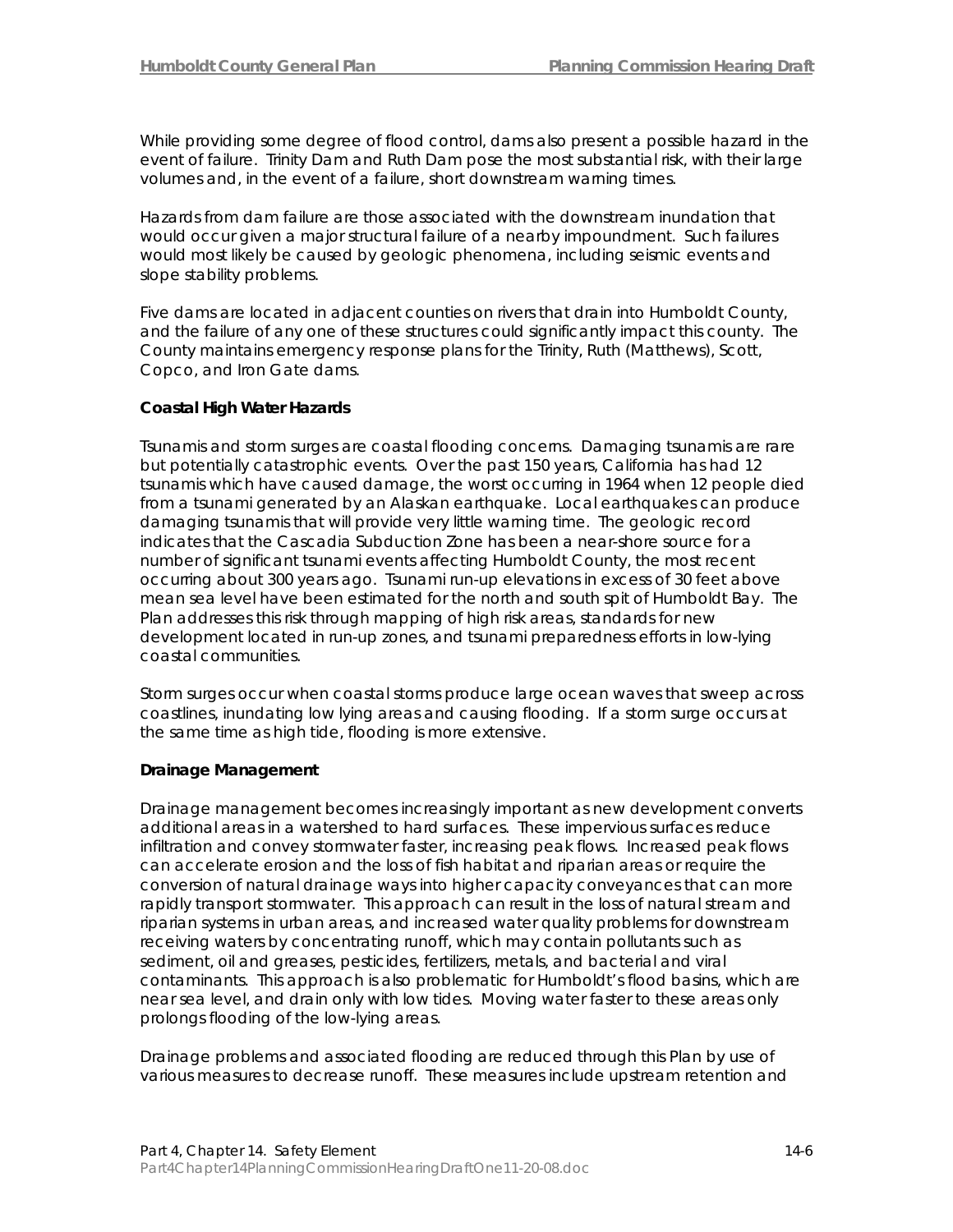detention basins, improved watershed management and stream protection, reduction of impervious surfaces, proper siting of development projects, and other similar measures.

## **Fire Hazard**

Fire hazards fall into two general categories: wildland fires, which emanate from forest, grassland, or open chaparral; and structural fires, which damage homes and workplaces and may spread to other areas.

In general, structural fire protection is the responsibility of local agencies, such as fire protection districts and volunteer fire companies; wildland fire protection is the responsibility of federal and state agencies. However, there are many areas, particularly around the greater Humboldt Bay, where local agencies are responsible for vegetation fires. The U.S. Forest Service is primarily concerned with wildfires in national forests and those private lands where they have entered into agreement with the California Department of Forestry (CAL FIRE) to provided vegetation fire protection. The Forest Service can respond to structural fires, and can participate in mutual aid agreements with other fire agencies, when crews and equipment are available.

CAL FIRE has responsibility for vegetation fires on State Responsibility Areas (SRA) in most of the rural privately owned lands within the county. Through cooperative agreements with the federal agencies, CAL FIRE has agreed to accept responsibility for vegetation fires on specified federal lands, such as the Kings Range. CAL FIRE, like the Forest Service, is fully staffed only during summer months. Consequently, it is least able to respond during winter, when the likelihood of structural fires is greater due to increased use of indoor heating.

In Humboldt County, structural fire protection is provided by sixteen fire districts, two cities, and eight other special districts. Additionally, CALFIRE provides structural fire protection through an annually renewable contract with the County for County Service Area No. 4 (CSA No. 4). CSA No. 4 covers an area along U.S. Highway 101 (U.S. 101) from the southern boundary of the Orick Community Service District (CSD) to the northern boundary of the Arcata Fire Protection District.

In certain areas where no local, state, or federal agency provides year-round fire services, volunteer fire companies have assumed responsibility for protecting their specific communities. However, not all communities have fire protection other than the vegetation fire protection provided by either CAL FIRE or the Forest Service. Alderpoint, Bridgeville, and other areas currently have no fire protection other than for vegetation fire during the fire seasons. In addition, there are many areas throughout the county where homeowners live outside of the boundaries of established local fire protection agencies. These agencies often respond to fires outside of their boundaries even though they are under no obligation to provide service. Extending fire protection capacity to underserved areas of the County is a priority of this Plan.

## *Fire Hazard Severity Mapping*

Humboldt County's potential for destructive fire ranges from moderate to very high in severity classification. The wildfire hazard in the county has been analyzed using the methodology of CAL FIRE's Fire and Resource Assessment Program (FRAP) (2007). This method takes into account fuels, terrain, weather, and other relevant factors.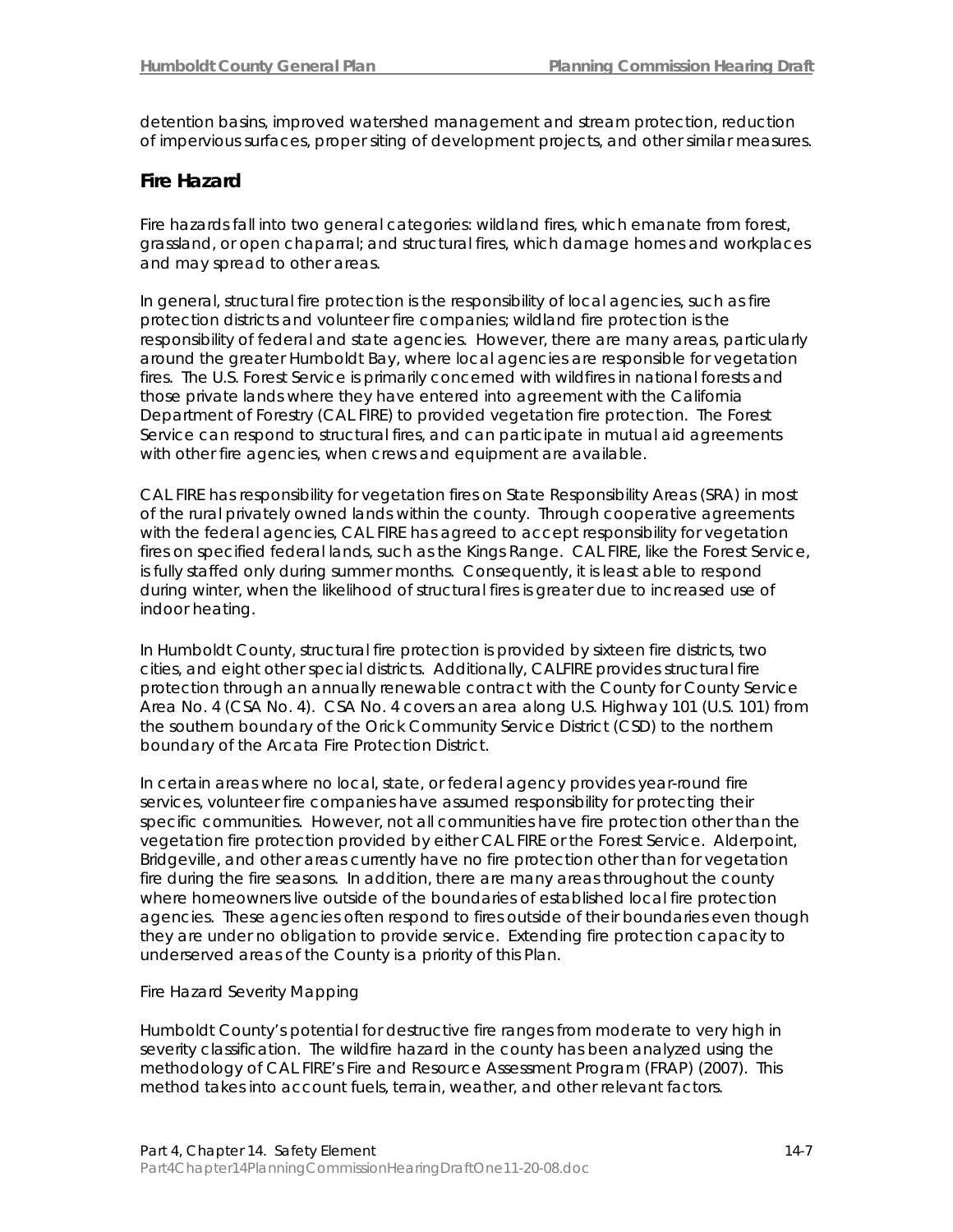CAL FIRE's severity classifications for SRA areas within Humboldt County are shown on the CAL FIRE Fire Hazard Severity Zone Map. The Map generally reflects a moderate to high rating on the western portions of the county where the fuel potential is high but the climate is damp. The very high ratings are generally in the drier eastern portions of the county or in very steep terrain.

The Fire Hazard Severity Zone Map is used to apply mitigation strategies in proportion to wildland fire risk. The mitigation strategies and standards in SRA are a locally adopted version of the State's SRA Fire Safe Regulations (Humboldt County Code, Division 11 of Title III). These regulations constitute local alternative standards, as authorized by California Public Resources Code, Section 4290, and have been approved by CALFIRE as meeting or exceeding the state regulations.

### *Master Fire Protection Plan*

In 2007, the Humboldt County Board of Supervisors approved the Master Fire Protection Plan (MFPP), as a resource to assist in the development of appropriate policies in this General Plan. The MFPP was developed for use as a framework for fire coordination, prevention, and protection throughout the county. The MFPP also makes significant findings and recommendations relating to fire protection capability, fire safe education, fire risk and hazard assessment, fire risk reduction and management, community preparedness and response, and fiscal issues relating to fire protection.

Some of the key findings of the MFPP are that:

- Volunteers for both non-district fire companies and fire protection districts with varying degrees of experience are primarily responsible for delivering emergency response services in some areas of the county;
- Many developed areas of the county are located outside jurisdictions responsible for year-round structural fire protection and receive services on a "good will" basis;
- Most local fire organizations report having insufficient funding to adequately respond to the demands placed on their service; and,
- Hazardous wildland fuel loading is increasing within and adjacent to local communities at a faster rate than it can be eliminated.

Addressing these issues is a priority of this Plan.

## **Airport Safety**

The County Public Works Department operates six county airports. The Department has prepared an Airports Master Plan, which establishes airport land use compatibility policies, and maps the application of these policies for the Arcata-Eureka (McKinleyville) Airport, Murray Field, and Rohnerville Airport. These policies are incorporated into the General Plan. The General Plan applies these compatibility policies to the county's three other airports.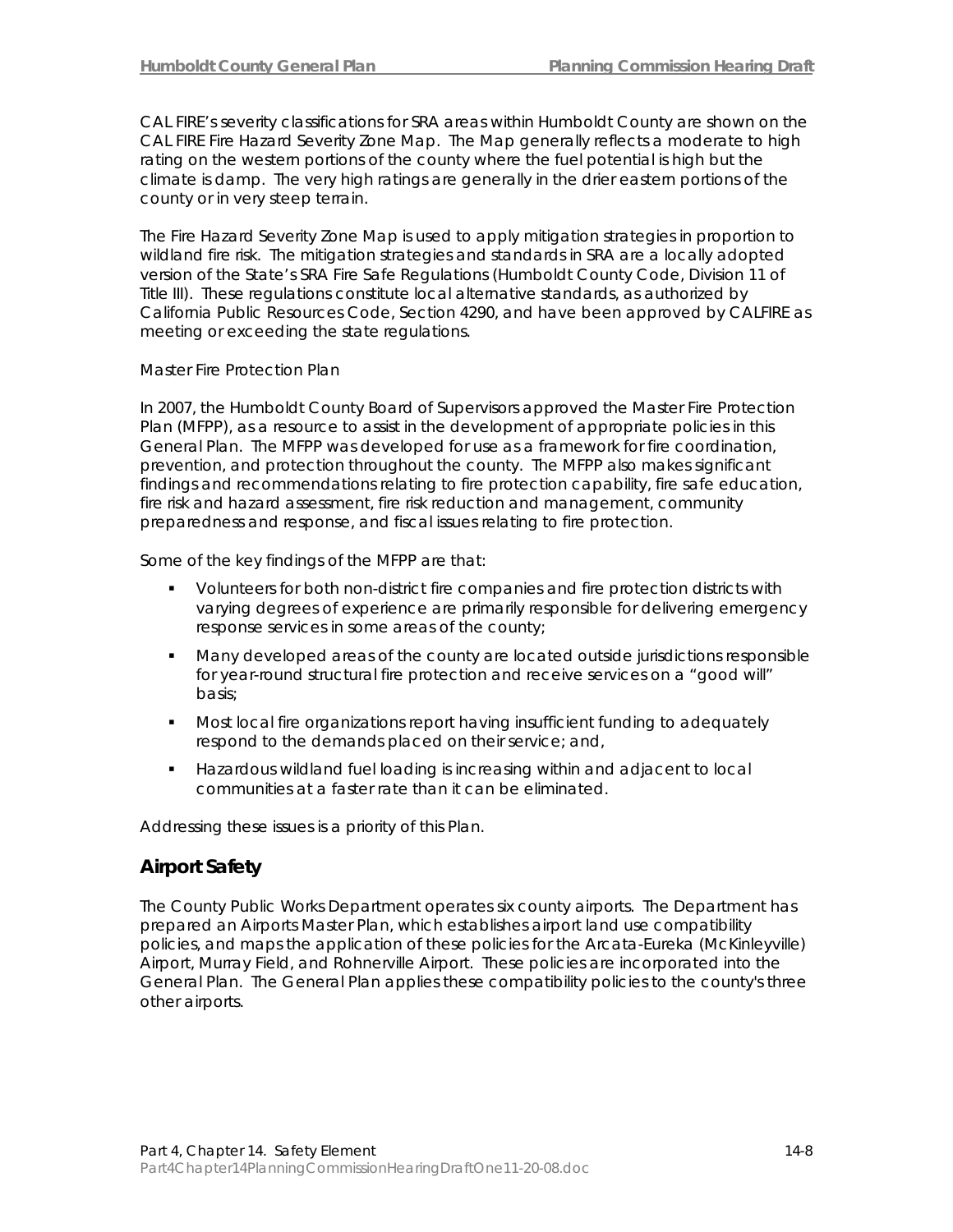$\overline{1}$ 

|                |                                                               | iable in the thippin calla use salety compatibility chiefla                                                         |                                  |                                       |                                       |
|----------------|---------------------------------------------------------------|---------------------------------------------------------------------------------------------------------------------|----------------------------------|---------------------------------------|---------------------------------------|
| Zone           | Location                                                      | <b>Impact Elements</b>                                                                                              | <b>Maximum Densities</b>         |                                       | Required<br>Open<br>Land <sup>3</sup> |
|                |                                                               |                                                                                                                     | <b>Residential</b><br>$du/ac)^1$ | <b>Other Uses</b><br>(people/ac) $^2$ |                                       |
| $\overline{A}$ | Runway Protection Zone or<br>within Building Restriction Line | $\bullet$ High risk<br>• High noise levels                                                                          | $\Omega$                         | 10                                    | All<br>remaining                      |
| <b>B1</b>      | Approach/Departure Zone and<br>Adjacent to Runway             | • Substantial risk - aircraft<br>commonly below 400 ft. AGL<br>or within 1,000 ft. of runway<br>• Substantial noise | 0.1                              | 60                                    | 30%                                   |
| <b>B2</b>      | Extended Approach / Departure<br>Zone                         | • Significant risk - aircraft<br>commonly below 800 ft. AGL<br>• Significant noise                                  | 0.5                              | 60                                    | 30%                                   |
| B <sub>3</sub> | Extended Approach / Departure<br>Zone                         | • Significant risk - aircraft<br>commonly below 800 ft. AGL<br>• Significant noise                                  | 4                                | 60                                    | 30%                                   |
| C              | <b>Common Traffic Pattern</b>                                 | • Limited risk - aircraft at or<br>below 1,000 ft. AGL<br>• Frequent noise intrusion                                | 4                                | 150                                   | 15%                                   |
| $C^*$          | <b>Common Traffic Pattern</b>                                 | • Limited risk - aircraft at or<br>below 1.000 ft. AGL<br>• Frequent noise intrusion                                | 8                                | 150                                   | 15%                                   |
| C <sub>1</sub> | <b>Common Traffic Pattern</b>                                 | • Limited risk - aircraft at or<br>below 1,000 ft. AGL<br>• Frequent noise intrusion                                | 2                                | 150                                   | 15%                                   |
| $C1^*$         | <b>Common Traffic Pattern</b>                                 | • Limited risk - aircraft at or<br>below 1,000 ft. AGL<br>• Frequent noise intrusion                                | 2.4                              | 150                                   | 15%                                   |
| D              | <b>Other Airport Environs</b>                                 | • Negligible risk<br>• Potential for annoyance from<br>overflights                                                  | <b>No</b><br>limit               | <b>No</b><br>limit                    | <b>No</b><br>requirements             |

|  |  |  |  | Table 14-A. Airport/Land Use Safety Compatibility Criteria |
|--|--|--|--|------------------------------------------------------------|
|  |  |  |  |                                                            |

|                                                 |                                                                                                                                                                                                          | <b>Additional Criteria</b>                                                                                                                                                                                | <b>Examples</b>                                                                                                                                                      |                                                                                                                                                                  |  |
|-------------------------------------------------|----------------------------------------------------------------------------------------------------------------------------------------------------------------------------------------------------------|-----------------------------------------------------------------------------------------------------------------------------------------------------------------------------------------------------------|----------------------------------------------------------------------------------------------------------------------------------------------------------------------|------------------------------------------------------------------------------------------------------------------------------------------------------------------|--|
| Zone                                            | <b>Prohibited Uses</b>                                                                                                                                                                                   | <b>Other Development</b><br><b>Conditions</b>                                                                                                                                                             | <b>Normally Acceptable</b><br>Uses <sup>4</sup>                                                                                                                      | <b>Uses Not Normally</b><br>Acceptable <sup>5</sup>                                                                                                              |  |
| A                                               | • All structures except<br>ones with location set by<br>aeronautical function<br>• Assemblages of people<br>• Objects exceeding FAR<br>Part 77 height limits<br>$\bullet$ Hazards to flight <sup>6</sup> | • Dedication of aviation<br>easement                                                                                                                                                                      | • Aircraft tiedown apron<br>• Pastures, field crops,<br>vineyards<br>• Automobile parking                                                                            | • Heavy poles, signs, large<br>trees, etc.                                                                                                                       |  |
| <b>B1</b><br><b>B2</b><br>and<br>B <sub>3</sub> | • Schools, day care<br>centers. libraries<br>• Hospitals, nursing homes<br>• Highly noise-sensitive<br>uses<br>• Storage of highly<br>flammable materials<br>$\bullet$ Hazards to flight <sup>6</sup>    | • Locate structures<br>maximum distance from<br>extended runway center-<br>line<br>• Minimum NLR <sup>7</sup> of 25 dBA<br>in residential and office<br>buildings<br>• Dedication of aviation<br>easement | • Uses in Zone A<br>• Any agricultural use<br>except ones attracting<br>bird flocks<br>• Warehousing, truck<br>terminals<br>• Single-story offices                   | • Residential subdivisions<br>• Intensive retail uses<br>• Intensive manufacturing<br>or food processing uses<br>• Multiple story offices<br>• Hotels and motels |  |
| C<br>$C^*$<br>C <sub>1</sub><br>and<br>$C1*$    | $\bullet$ Schools<br>• Hospitals, nursing homes<br>$\bullet$ Hazards to flight <sup>6</sup>                                                                                                              | • Dedication of overflight<br>easement for residential<br>uses                                                                                                                                            | • Uses in Zone B<br>• Parks, playgrounds<br>• Low-intensity retail<br>offices, etc.<br>• Low-intensity<br>manufacturing, food<br>processing<br>Two-story motels<br>٠ | • Large shopping malls<br>• Theaters, auditoriums<br>• Large sports stadiums<br>• Hi-rise office buildings                                                       |  |
| D                                               | $\bullet$ Hazards to flight <sup>6</sup>                                                                                                                                                                 | • Deed notice required for<br>residential development                                                                                                                                                     | • All except ones<br>hazardous to flight                                                                                                                             |                                                                                                                                                                  |  |

Source: Airport Land Use Compatibility Plan - Humboldt County Airports (Hodges & Shutt, 1993, amended 1/27/98)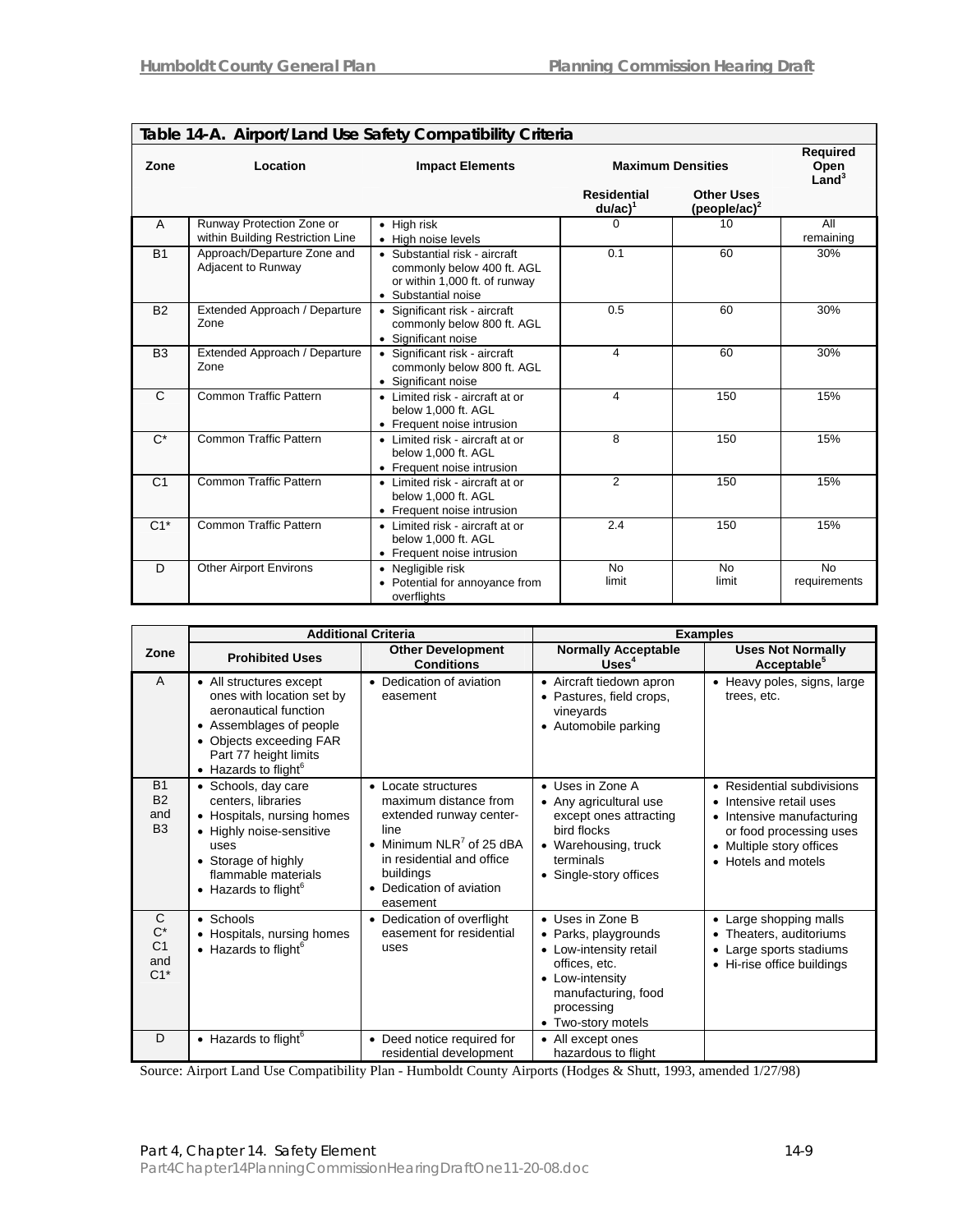The Airport Land Use Commission (presently embodied as the Board of Supervisors) coordinates with applicable agencies in ensuring compatible land uses for areas surrounding County airports.

The principal airport/land use compatibility issues at most airports are:

*Noise*: Often the most significant of the adverse impacts of airport activities.

*Airspace*: The height of structures, trees, and other objects in the vicinity of an airport greatly affects the use of that airport.

*Safety*: Controls on land uses near airports can reduce potential risks both to people on the ground and to the occupants of aircraft.

The key policy guidance is given by an Airport Land Use Compatibility Matrix (included here as Figure 14-1).

The Airport Master Plans (www.co.humboldt.ca.us/aviation/) provide more information about onsite airport land use issues and policies.

This Plan requires close coordination between County Planning and Public Works when making land use and zoning decisions around the airports. Specific attention to this issue is given in the community plans, most importantly the McKinleyville Community Plan.

## **Industrial Hazards**

Several specific industrial activities have been identified as having the potential to cause significant damage to the surrounding area in the event of an accident. These activities include the use of chlorine at the regional sewage treatment plants, shipping and receiving of hazardous materials other than chlorine, and the nuclear materials at the PG&E Humboldt Bay Power Plant. Each of these activities/facilities has a contingency plan that directs the appropriate disaster responses. In addition, policy is provided here to address the siting of new hazardous industrial facilities.

## **Emergency Management**

Humboldt County Ordinance 2203 established the Humboldt Operational Area (OA) and identified the Sheriff as Director of Emergency Services for the County. The Humboldt OA is composed of the County of Humboldt, serving as the lead agency, and all political subdivisions (cities and special districts). The Office of Emergency Services (OES) assists the Sheriff in controlling and directing the effort of the emergency organization of the County and is part of the Special Operations Division within the Sheriff's Department.

The OES is responsible for maintaining the Humboldt County Emergency Operations Plan, which serves to address the planned response to extraordinary emergency situations associated with natural disasters, technological incidents, and national security emergencies in or affecting Humboldt County. OES also maintains specific hazard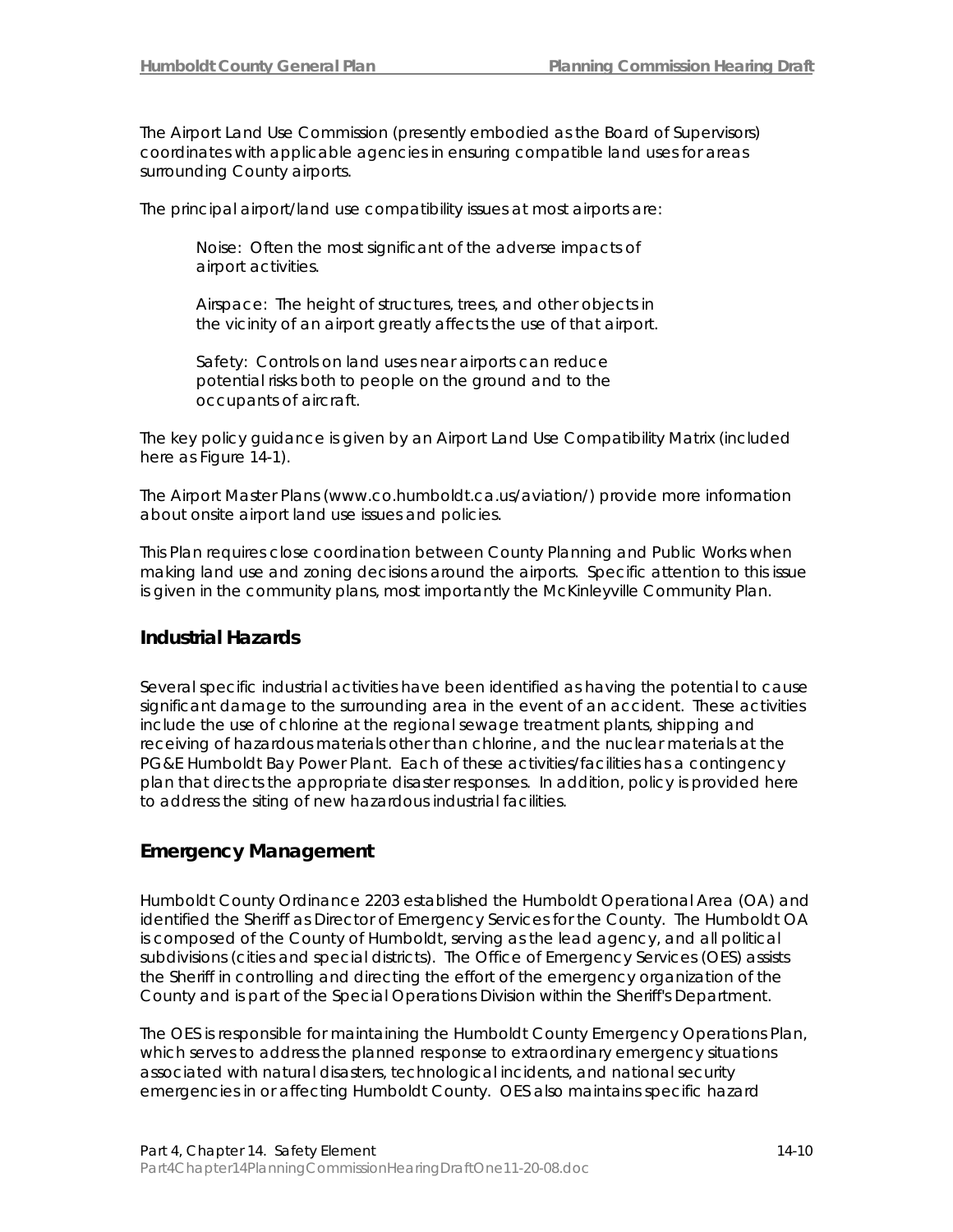response plans for earthquake, flooding, tsunamis, coastal storms, and other events. These response plans are used to determine the most appropriate evacuation routes based on the nature and extent of hazard. Pre-disaster evacuation route planning is addressed through a variety of efforts including the FEMA local hazard mitigation plan program, the seismic retrofit program for state bridges and overpasses, tsunami response planning, and the application of the CAL FIRE SRA standards for emergency access.

## **14.4 Goals and Policies**

## **Goals**

- **S-G1. Minimize Loss.** Communities designed and built to minimize the potential for loss of life and property resulting from natural and manmade hazards.
- **S-G2. Prevent Unnecessary Exposure.** Areas of geologic instability, floodplains, tsunami run-up areas, high risk wildland fire areas, and airport areas planned and conditioned to prevent unnecessary exposure of people and property to risks of damage or injury.
- **S-G3. Natural Drainage and Watershed Protection.** Natural drainage channels and watersheds that are managed to minimize peak flows in order to reduce the severity and frequency of flooding.
- **S-G4. Fire Risk and Loss.** Development designed to reduce the risk of structural and wildland fires supported by fire protection services that minimize the potential for loss of life, property, and natural resources.
- **S-G5. Airport Safety.** Land use and development in the vicinity of airports that minimizes exposure to unsafe levels of noise and aircraft hazards consistent with the applicable Airport Land Use Compatibility Plan.
- **S-G6. Industrial Safety.** Well managed industrial development regulated by performance standards and supported by land use plans that minimizes risk and exposure of the population to industrial hazards.
- **S-G7. Response Preparedness.** Interagency readiness and capacity to respond to emergencies to reduce loss of life and property, support the population, and facilitate recovery.
- **S-G8. Cascadia Event Preparation.** A community prepared to withstand and recover from a high magnitude, long-duration local earthquake along the Cascadia subduction zone.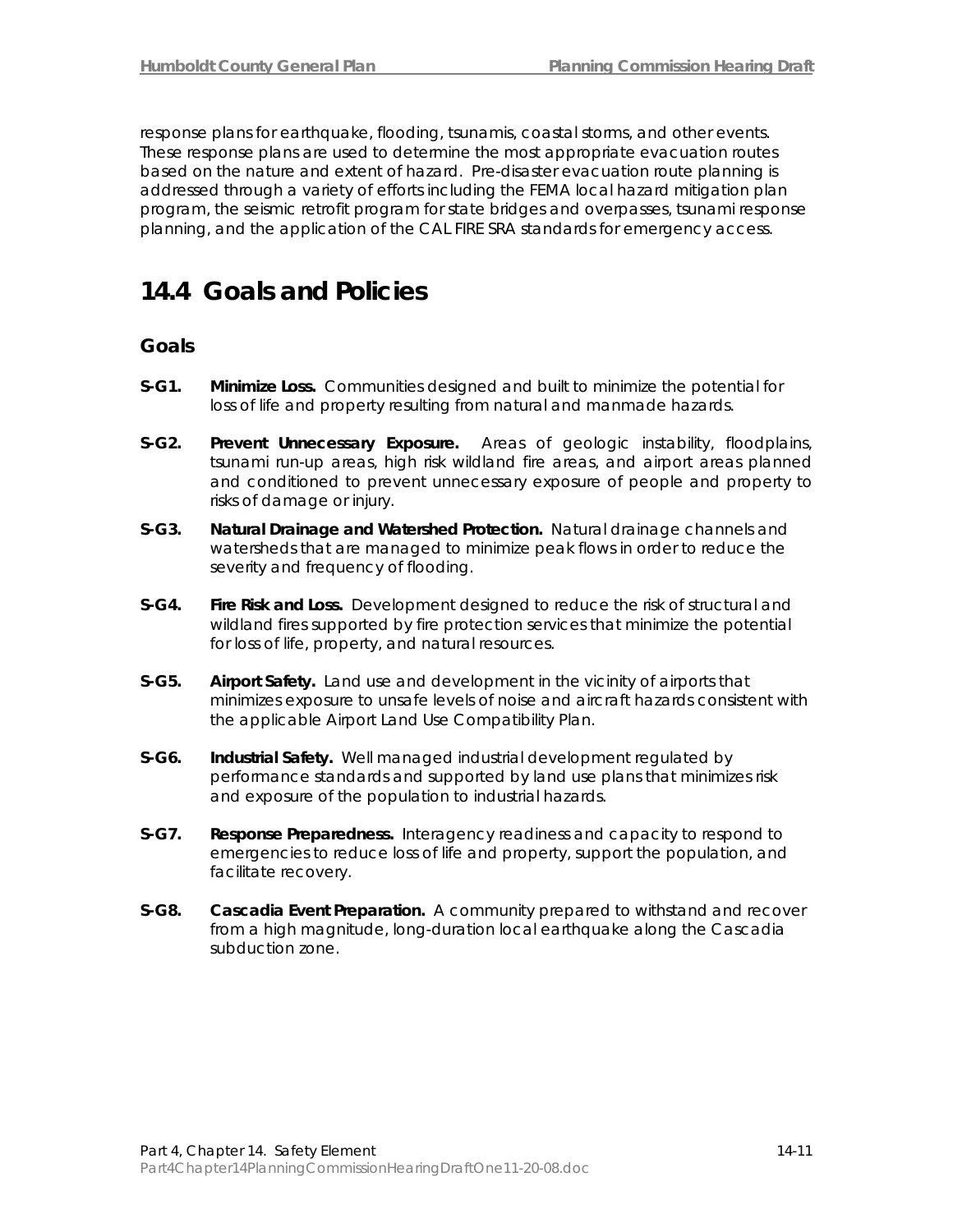## **Policies**

## **General**

- **S-P1. Reduce the Potential for Loss.** Plan land uses and regulate new development to reduce the potential for loss of life, injury, property damage, and economic and social dislocations resulting from natural and manmade hazards, including but not limited to, steep slopes, unstable soils areas, active earthquake faults, wildland fire risk areas, airport influence areas, flood plains, and tsunami run-up areas.
- **S-P2. Coastal Zone.** Development within the coastal zone shall minimize risks to life and property in areas of high geologic, flood, and fire hazard; assure stability and structural integrity; and neither create nor contribute significantly to erosion, geologic instability, or destruction of the site or surrounding areas or in any way require the construction of protective devices that would substantially alter natural landforms along bluffs and cliffs.
- **S-P3. Hazard Education.** Encourage the education of the community regarding the nature and extent of hazards and community disaster preparation and response.
- **S-P4. Disaster Response Plans.** The County shall prepare and maintain current disaster response plans. The County shall support and participate in the preparation of disaster response plans by community organizations, companies, cities, and state and federal agencies.
- **S-P5. Hazard Mitigation.** The County shall actively seek opportunities to reduce risks through pre-disaster planning and hazard mitigation.

## **Geologic/Seismic**

- **S-P6. Structural Hazards.** The County shall protect life and property by applying and enforcing state adopted building codes and Alquist-Priolo requirements to new construction. The County shall assist property owners in making upgrades to existing structures to mitigate structural hazards.
- **S-P7. Improved Information.** Encourage and support more detailed scientific analysis of Cascadia Subduction Zone earthquake risks, probabilities, and anticipated effects.
- **S-P8.** Preparation. The potential for a local earthquake in excess of magnitude 8.4 (Richter scale) shall be considered in disaster planning, risk assessment, and predisaster mitigation efforts.
- **S-P9. Cascadia Event Disaster Response.** The County shall maintain readiness for a comprehensive response to a major earthquake consistent with the nationwide emergency management hierarchy and the adopted Emergency Response Plan for the Humboldt Operational Area.

## **Flooding**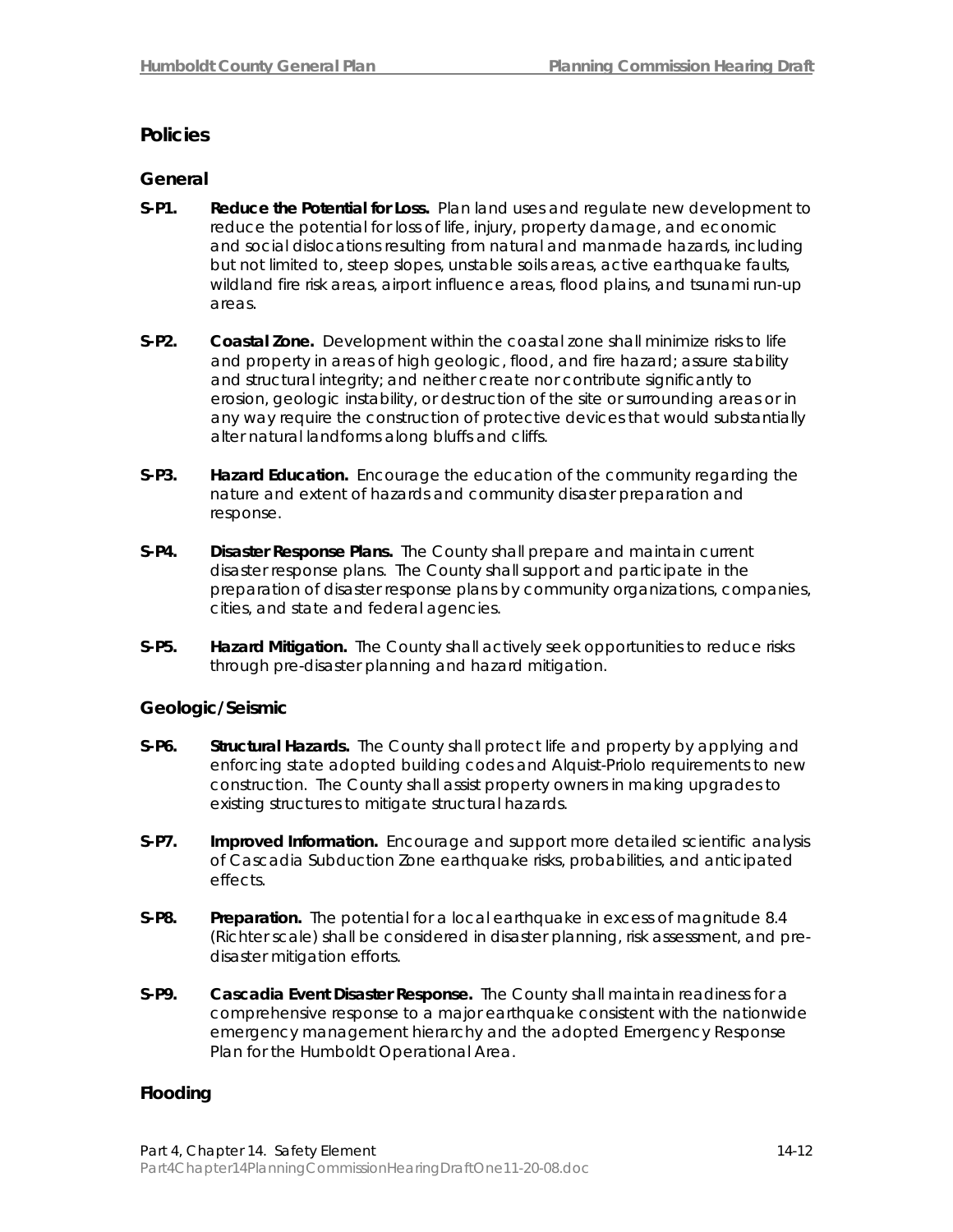- **S-P10. Federal Flood Insurance Program.** The County shall participate in the Federal Flood Insurance Program to regulate land uses in flood hazard areas in order to minimize loss of life and property and public flood-related expense.
- **S-P11. Flood Plains.** Agricultural lands that are in mapped floodplains shall be retained for use in agriculture.

## **Fire Hazards**

- **S-P12. Joint Planning and Implementation.** The County shall plan collaboratively with local fire agencies and companies, CAL FIRE, and federal fire organizations on countywide fire prevention and response strategies. Implementation shall be coordinated to maximize efficiency and ensure efforts are complimentary.
- **S-P13. Subdivision Design in State Responsibility Areas (SRA).** Subdivisions within SRA high and very high fire severity classification areas shall explicitly consider designs and layout to reduce the risks of fire and improve defensibility; for example, through clustering of lots in defensible areas.
- **S-P14. Adequate Water Supplies in State Responsibility Areas (SRA)** Proposed development within SRA high and very high fire severity classification areas shall be serviced by adequate water supplies for fire protection consistent with state or local fire protection agency requirements.
- **S-P15. Conformance with State Responsibility Areas (SRA) Fire Safe Regulations.** Development shall conform to Humboldt County SRA Fire Safe Regulations.
- **S-P16. Level-of-Service Standards.** Collaborate with fire protection agencies and develop level-of-service standards for the provision of all emergency response services (fire, EMS, HazMat, and rescue) in the county, and make such standards public so that landowners and residents understand the distribution and quality of service.
- **S-P17. Fire District Boundary Maps.** The County shall maintain and publish fire district boundary maps.
- **S-P18. Prescribed Burning.** Encourage the use of prescribed burning as a management tool for hazardous fuels reduction, timber management purposes, livestock production, and enhancement of wildlife habitat.
- **S-P19. Fire Prevention Education.** Expand fire prevention and fire safety education capacity in the county to include fire risks and methods of prevention.
- **S-P20. Fire Service Organization and Ratings.** Make information available to fire service organizations about creating districts, increasing organizational capacity, developing funding streams, and improving Insurance Services Office (ISO) ratings for reduced insurance costs.

## **Airport Safety**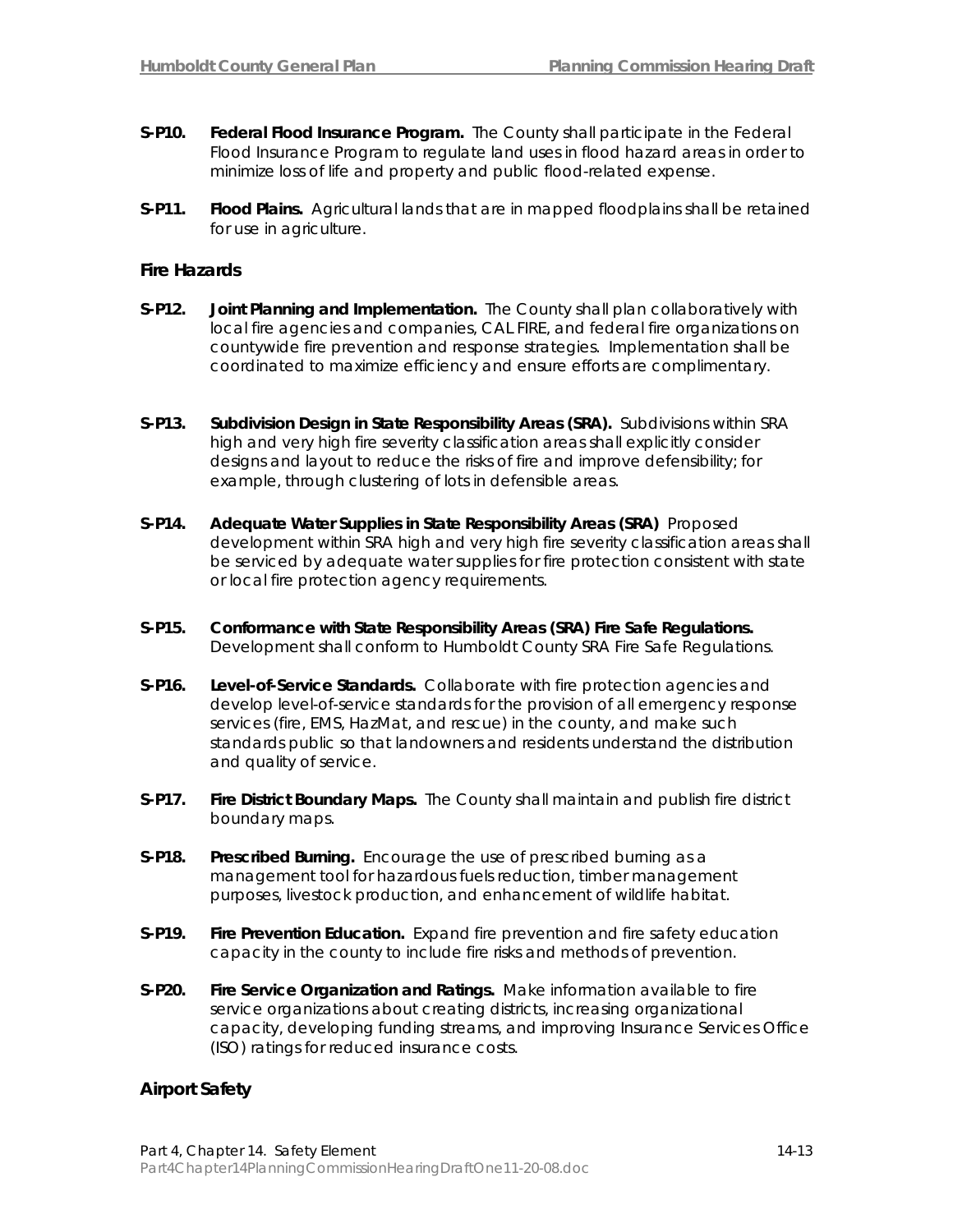- **S-P21. Development Compatibility.** Airport Land Use Compatibility Plans (ALUCP) shall be prepared to define planning areas around airports and establish land use policies and standards appropriate for the public safety and protection of airport operations.
- **S-P22. Airport Land Use Compatibility Criteria.** Regulate and plan land use around airports according to the Airport/Land Use Safety Compatibility Criteria (Table  $14-A$ ).
- **S-P23. Obstruction-free Approach Surfaces.** The maintenance of obstruction-free approach surfaces at all airports identified on the Approach and Clear Zone plans consistent with FAA requirements shall be principally permitted.
- **S-P24. Airport Safety Combining Zone.** Utilize an airport safety combining zone within airport influence areas to ensure consistent application of the Airport Land Use Compatibility Criteria matrix.

## **Industrial Hazards**

- **S-P25. Hazardous Industrial Development.** Hazardous industrial development may be permitted when either:
	- A. It includes mitigation measures sufficient to offset increased risks to adjacent human populations; or,
	- B. Increased risks to adjacent human populations have been adequately mitigated by approved disaster response plans. (See definition of "hazardous industrial development" in Standards Section below.)
- **S-P26. Hazardous Waste.** Encourage new development that may generate significant quantities of hazardous wastes to provide a plan for disposal that emphasizes on-site treatment, neutralization, and recycling.

### **Emergency Management**

- **S-P27. Pre-disaster Planning and Mitigation.** The County shall proactively reduce known hazards through pre-disaster planning and mitigation efforts.
- **S-P28. Hazard Mitigation Plan.** The County incorporates by reference into this Safety Element the Humboldt Operational Area Hazard Mitigation Plan for unincorporated areas (Volume I and the Humboldt County Annex and the Appendices of Volume II) as adopted and amended by the Board of Supervisors, in accordance with the Federal Disaster Mitigation Act of 2000 and California Government Code, Section 65302.6.
- **S-P29. Emergency Operations Capability.** The County shall maintain the ability to implement the nationwide National Incident Management System (NIMS), statewide Standardized Emergency Management System (SEMS), activate the Operational Area Emergency Operations Center (EOC), coordinate responders, and implement other tactical response measures as required. Emergency operations shall conform to the Humboldt County Operational Area Emergency Operations Plan.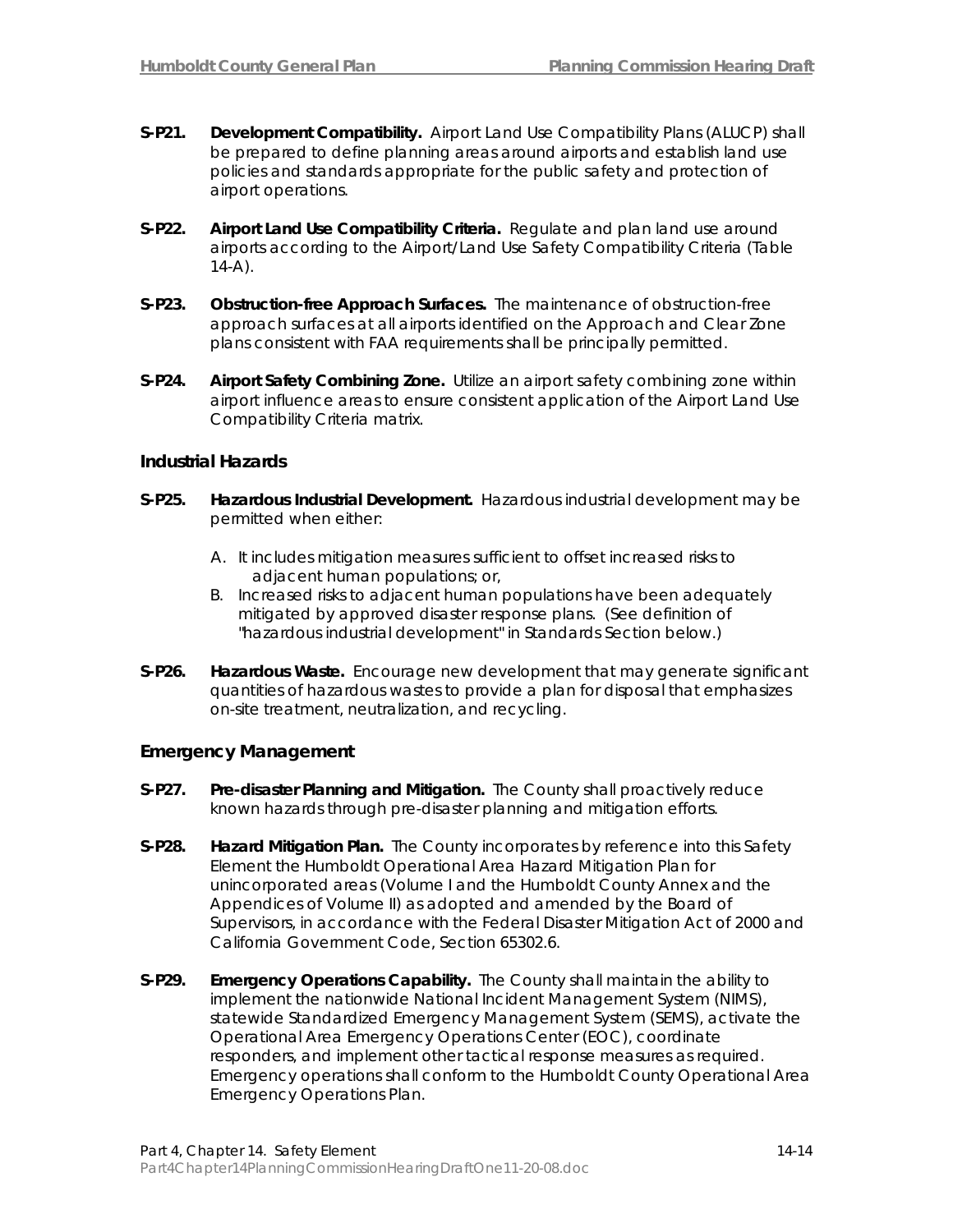**S-P30. Tsunami Ready Program.** The County shall support efforts of low-lying coastal communities to attain TsunamiReady™ status, as developed by the National Weather Service.

## **14.5 Standards**

## **Geologic**

- **S-S1. Geologic Report Requirements.** Site specific reports addressing geologic hazards and geologic conditions shall be required as part of the review of discretionary development and ministerial permits. Geologic reports shall be required and prepared consistent with land use regulations (Title III, Land Use and Development, Division 3, Building Regulations, Chapter 6—Geologic Hazards.)
- **S-S2. Landslide Maps.** Utilize California Division of Mines and Geology, North Coast Watersheds landslide mapping as information to assist in review of developments.
- **S-S3. Alquist-Priolo Fault Hazard Zones.** Utilize California Mines and Geology Board Policies and Criteria for Alquist-Priolo Fault Hazard Zones (Special Publication #42) as standards of implementation within zones.
- **S-S4. Tsunami Emergency Response Plan.** The Tsunami Emergency Response Plan shall guide interagency response efforts.

### **Flood Management**

- **S-S5. Flood Regulations.** Regulatory standards for flood mitigation shall be based on Flood Insurance Maps and Regulations (Humboldt County Ordinance 1541).
- **S-S6. Flood Plains.** No new essential facilities that would be rendered inoperable by flooding shall be permitted to locate within the 100-year flood plain.
- **S-S7. Tsunamis.** New development below the level of the 100-year tsunami run-up elevation shall be limited to public access, boating, public recreation facilities, agriculture, wildlife management, habitat restoration, and ocean intakes, outfalls, pipelines, and dredge spoils disposal.
- **S-S8. Flooding and Drainage Management Activities.** Flooding and drainage management shall be principally permitted in all zones when consistent with applicable state, federal, and local regulations.

### **Fire Hazards**

- **S-S9. SRA Fire Safe Regulations.** Development within SRA shall conform to SRA Fire Safe Regulations (Humboldt County Code, Division 11 of Title III).
- **S-S10. California Building Codes.** New construction shall conform to the most recently adopted California building codes.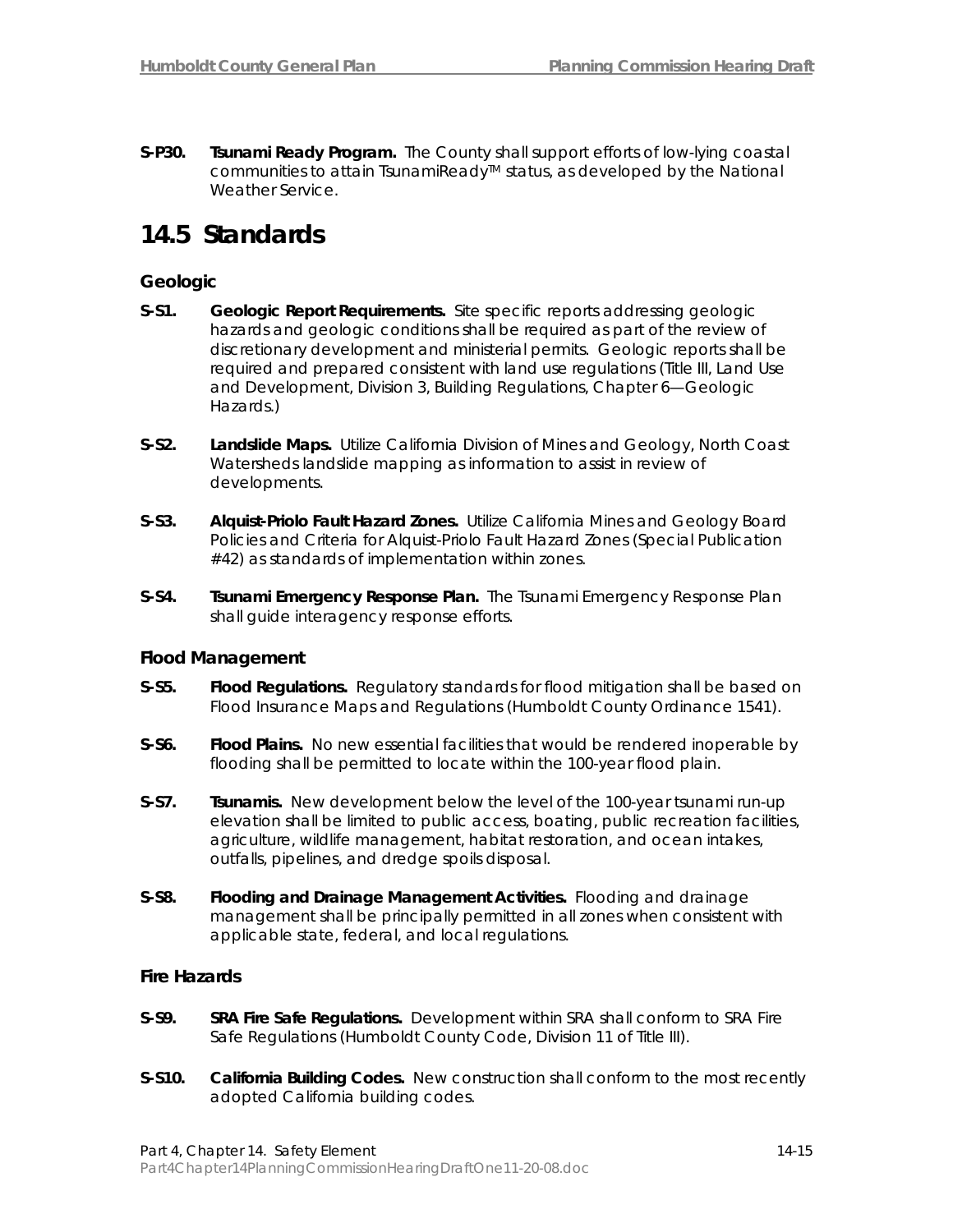- **S-S11. California Fire Code.** The California Fire Code shall be applied to all applicable development.
- **S-S12. Fire Hazard Severity Zone Maps.** The County shall use the most recently adopted CALFIRE Fire Hazard Severity Zone Maps for fire planning and local land use purposes.
- **S-S13. Master Fire Protection Plan.** Utilize the Master Fire Protection Plan for countywide fire prevention and response strategy and implementation.

## **Airport Safety**

**S-S14. Airport Land Use Compatibility Plan.** Development within the jurisdiction of Airport Land Use Compatibility Plans (ALUCP) shall conform to the policies and standards of the ALUCP.

## **Industrial Hazards**

- **S-S15. Hazardous Materials Handling and Emergency Response.** The County shall condition new development that handles toxic, flammable, or explosive materials in such quantities that would, if released or ignited, constitute a significant risk to adjacent human populations or development to conform to the applicable state or federal materials handling and emergency response plans.
- **S-S16. Transport of Nuclear Materials**. Transport of nuclear materials shall conform to the prohibitions of Ordinance #1403; Humboldt County Code, Title III, Division 8, Chapter 3.

### **Emergency Management**

- **S-S17. Humboldt County Operational Area Office of Emergency Services (OES)**. Local emergency management and response operations shall be consistent with Humboldt County Operational Area Emergency Operations Plan and Humboldt County Ordinance 2203.
- **S-S18. Consistency with State and Federal Framework.** County emergency response efforts shall be consistent with the California Emergency Services Act (California Government Code, Section 8550 et seq.) and the federal National Response Framework (effective March 2008, as amended) and the [National Incident](http://www.fema.gov/emergency/nims/index.shtm)  [Management System \(NIMS\).](http://www.fema.gov/emergency/nims/index.shtm)

## **14.6 Implementation**

- **S-IM1. Code Review.** Review and amend as needed the land use code and subdivision regulations for consistency with fire protection policies of the General Plan.
- **S-IM2. Hazard Planning Information on the Internet.** Maintain countywide hazard land use planning data—such as fire district boundaries, State Responsibility Areas (SRA), hazard areas, and plans on the internet.